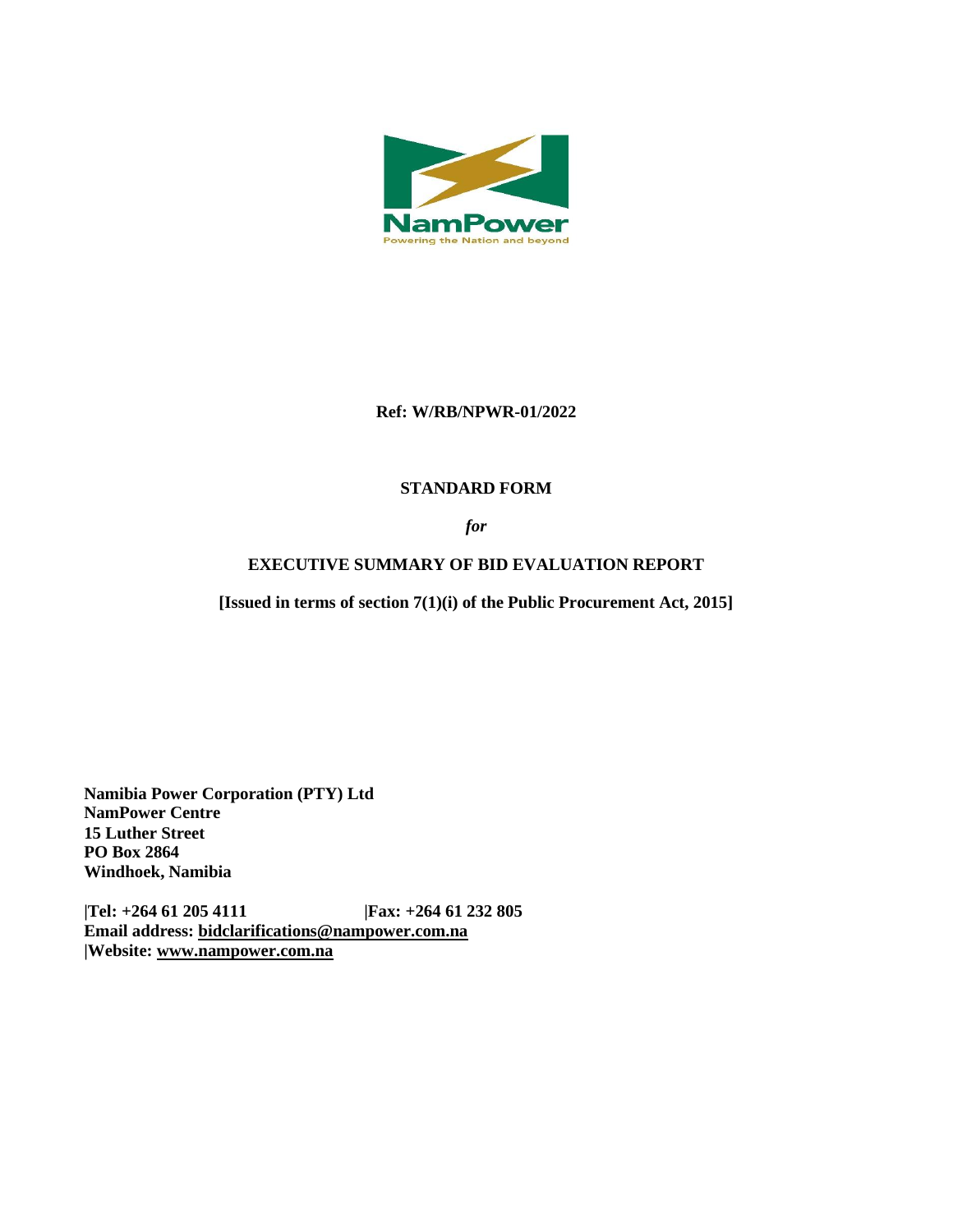### **Executive Summary of Bid Evaluation Report**

### **Project Title**

### **Reference number of procurement: W/RB/NPWR-01/2022**

- 1. **Scope of Contract:** Procurement of a Contractor for Designing, Manufacturing, Installing and Commissioning of 50MVAr, 400kV Air-Core Reactors at Gerus Substation
- 2. **Procurement method used:** Restricted Bidding
- 3. **Date of Invitation of Bids**: 05 September 2021
- 4. **Closing date for submission of bids:** 29 November 2021
- 5. **Date and place of opening of bids:** 29 November 2021, MS Teams Virtual Meeting
- 6. **Number of bids received by closing date:** 3
- **7. Responsiveness of bids:**

| <b>Bidder's Name</b>          | <b>Pricing at Bid</b> | <b>Responsive or</b> | Reasons why bid is not responsive                                                                                                                                                                                                                                                                                                               |  |  |
|-------------------------------|-----------------------|----------------------|-------------------------------------------------------------------------------------------------------------------------------------------------------------------------------------------------------------------------------------------------------------------------------------------------------------------------------------------------|--|--|
|                               | <b>Opening N\$</b>    | not                  |                                                                                                                                                                                                                                                                                                                                                 |  |  |
|                               |                       | responsive           |                                                                                                                                                                                                                                                                                                                                                 |  |  |
|                               |                       | (Yes/No)             |                                                                                                                                                                                                                                                                                                                                                 |  |  |
| <b>Trench Austria GmbH</b>    | 59,888,060.00         | Yes                  |                                                                                                                                                                                                                                                                                                                                                 |  |  |
| <b>Coil Innovation GmbH</b>   | 60,991,960.00         | N <sub>o</sub>       | Good Standing Tax Certificate<br>((Megatron) expired in July 2021<br>Affirmative Action Compliance<br>Certificate expired in June 2021,<br>and no other letter was attached<br>confirming submission of a new<br>application renewal.                                                                                                           |  |  |
| General Electric South Africa | 67,112,600.00         | N <sub>o</sub>       | 9<br>There<br>commercial<br>were<br>deviations<br>recorded<br>however,<br>there are 2 deviations that are not<br>acceptable to NamPower. These<br>are GCC 18 compensation events,<br>specifically the inclusion of Covid<br>-19 as a compensation event<br>$GCC$ 65 — Change in Laws and<br>Regulations (additional clause) $-$<br>not accepted |  |  |